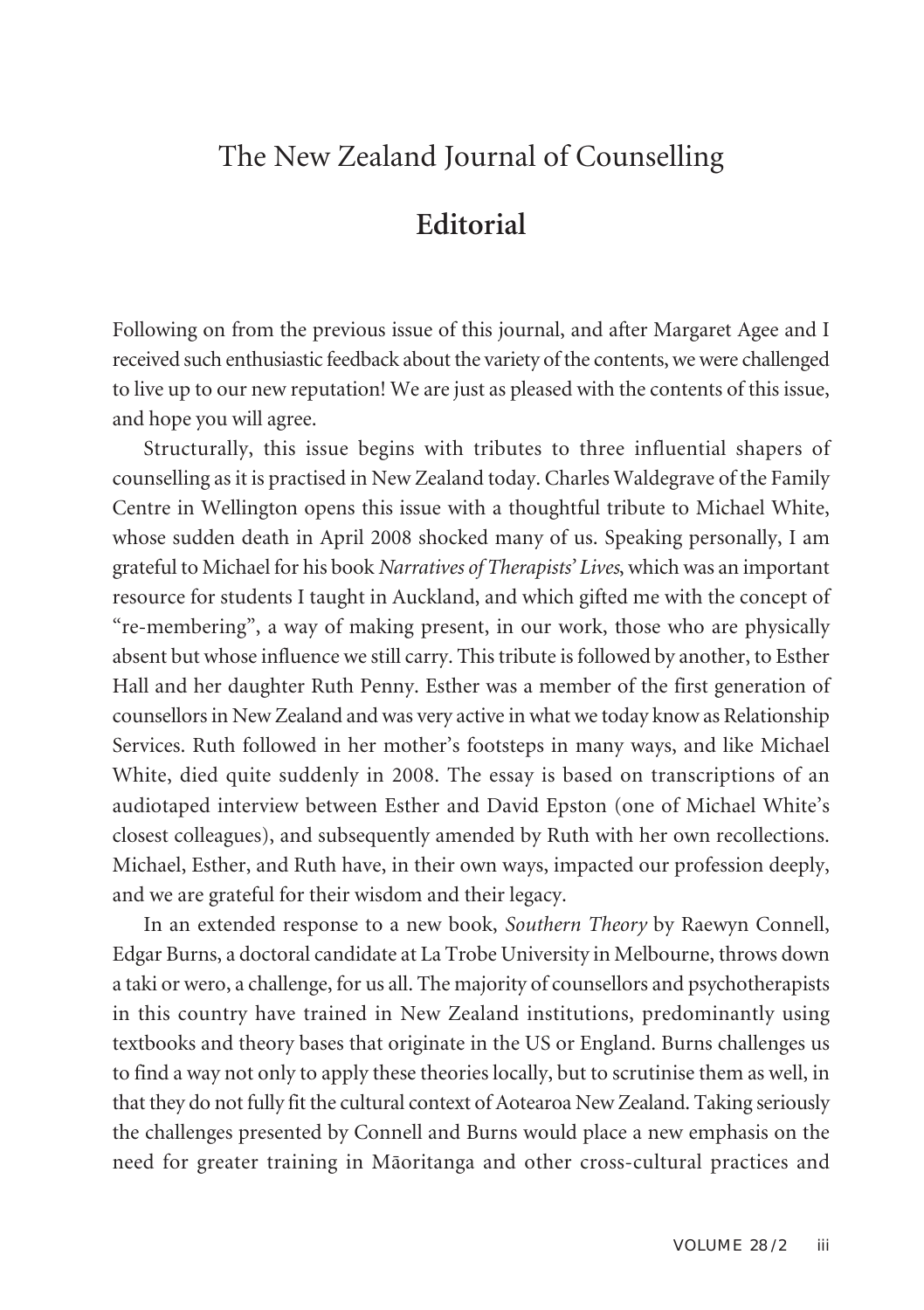sensitivities in this country. Burns argues, "Even as northern ideas offer things we want and find useful, the development of a professional and national maturity that honours and makes greater use of our own southern experience is central to counselling theory and a vibrant counselling community in this country." His article isso stimulating that Margaret and I have decided to invite reader responses and reactions to it. If you wish to publish a written response, please read the Guidelines for Contributors and contact us if you need further guidance.

Volume *27*(2) of this journal included an article by Sarah Penwarden on gangsta identity in South Auckland schools. In a complementary manner, Alison Burke, counsellor at Edgecumbe College, here offers an article on the spirituality of rap and hip hop, and the value of school counsellors having an understanding of these two musical genres as an avenue for identifying with the problems and promises of teenagers. Alison's essay is not so much a "how to" piece as a reflection on what informs her counselling practice as she works with teens—those experiences and theories which we all carry silently in our heads, sometimes as part of "the unthought known" (Bollas, 1987), and sometimes as ways in which our educational and personal experiences affect how we phrase things or react emotionally to our clients (see Culbertson, 2008). Of course, many adults carry negative impressions of hip hop and rap, but Alison challenges usto rethink those views, very much in keeping with the new book by Lawrence Rubin on popular culture's use in counselling practice.

In July 2008, I returned to Auckland for a conference, and while I was there, gave two public presentations on the University of Auckland campus. Each of these presentations was followed by two invited responses. In the next issue of the journal, we will publish my first presentation and the two responses, exploring the meaning of the term "Christian counselling." In thisissue, you will find my second presentation, exploring some new thinking on the relationship among genitals, gender, and identity. My presentation is sort of a "considered rumination" (in Oklahoma, where I grew up, we would call that simply a fancier way of saying "chewing my cud"), giving me the opportunity to assess the impact of Judith Butler's writing on the ways I think about our task as counsellors when dealing with sexual matters, whether our own, or those of our clients. Excellent responses were offered by Josie Goulding of the Psychotherapy faculty at AUT, and by Jeremy Younger, a psychotherapist in private practice. These issues are all part of what my colleague Jenny Harrison once described as the three primary spiritual questions: Who am I? Will my life have meaning? and Where am I going?